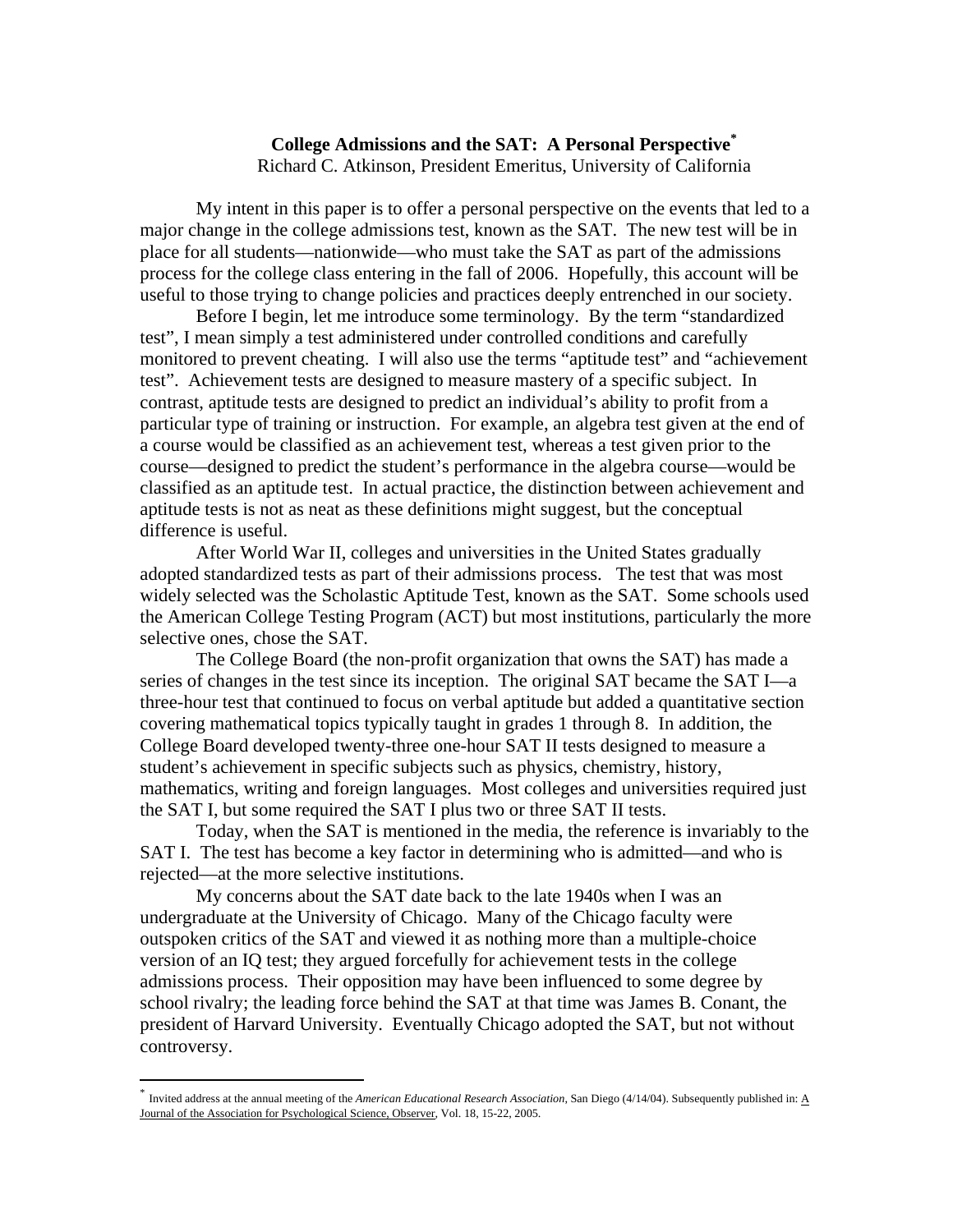In the years after leaving the University of Chicago, I followed the debates about the SAT and IQ tests with great interest. I knew that Carl Brigham, a psychologist at Princeton who created the original SAT, modeled the test after earlier IQ tests and regarded it as a measure of innate mental ability. But years later, he expressed doubts about the validity of the SAT and worried that preparing for the test distorted the educational experience of high school students. Harvard's President Conant also expressed serious reservations about the test later in his life. When students asked me about IQ testing, I frequently referred them to Stephen Jay Gould's book *The Mismeasure of Man*, published in 1981; it is a remarkable piece of scholarship that documented the widespread misuse of IQ tests. I knew both Dick Herrnstein at Harvard and Art Jensen at UC Berkeley personally, and kept track of their controversial work on IQ. And, of course, I was a long-term member of the faculty at Stanford University where the *Stanford-Binet Intelligence Scales* were developed.

Over the intervening years, my views about IQ testing proved to be mixed. In the hands of a trained clinician, tests like the *Wechsler Intelligence Scales* or the *Stanford-Binet Intelligence Scales* are useful instruments in the diagnosis of learning problems; they can often identify someone with potential, who for whatever reason, is failing to live up to that potential. However, such tests do not have the necessary validity or reliability to justify ranking individuals of normal intelligence, let alone to make fine judgments among highly talented individuals. My views are similar to those of Alfred Binet, the French psychologist who, in the early years of the last century, devised the first IQ tests. Binet was very clear that these tests could be useful in a clinical setting, but rejected the idea that they provided a meaningful measure of mental ability that could be used to rank order individuals. Unfortunately, his perspective was soon forgotten as the IQ testing industry burst onto the American scene.

So much for my personal history before I became seriously involved with the SAT. My involvement began in the early 1990s when I served as chair of BOTA, the Board on Testing and Assessment. BOTA is a board of the National Research Council charged with advising the federal government on issues of testing and assessment. BOTA has done a tremendous service integrating and interpreting research findings in order to advise the government on a wide range of testing and assessment problems for virtually every federal agency.

Serving on BOTA focused my attention on college admissions tests and their effects on a student's high school education and subsequent career. However, the defining moment for me occurred at a meeting of BOTA in Washington, D.C. where representatives of the College Board and the Educational Testing Service (ETS) presented their views on college admissions tests. I left that meeting less than satisfied. The College Board and ETS have a superb record both on the technical aspects of test development and on administering tests and ensuring their security. But at that meeting, the notion that the SAT I was a "true measure of intelligence" dominated their perspective. Further, they seemed oblivious to several studies suggesting that achievement tests were a better predictor of college success than aptitude tests.

On my way home I stopped in Florida to visit my grandchildren. I found my granddaughter, then in  $6<sup>th</sup>$  grade, already diligently preparing for the SAT by testing herself on long lists of verbal analogies. She had a corpus of quite obscure words to memorize, and then she proceeded to construct analogies using the words. I was amazed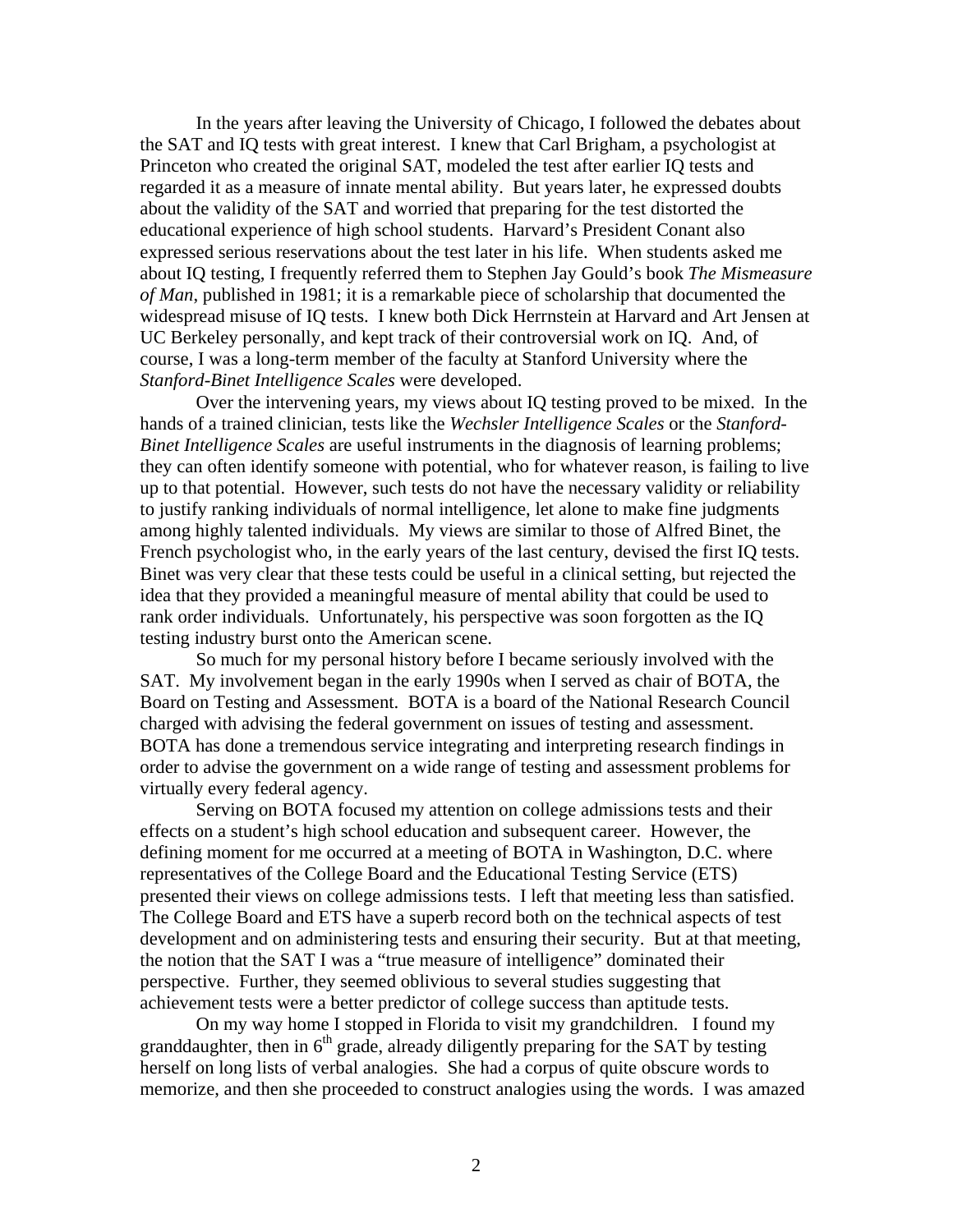at the amount of time and effort involved, all in anticipation of the SAT. Was this how I wanted my granddaughter to spend her study time?

On the plane trip back to California I drafted an op-ed piece about college admissions tests. It was not focused on the University of California, but on college admissions in general. It made a series of points. One was that admissions tests should not try to measure "innate intelligence" (whatever that is), but should focus on achievement—what the student actually learned during the high school years. In addition, such tests should have an essay component requiring the student to produce an actual writing sample. And the tests should cover more mathematics than simply an eighth grade introduction to algebra.

And, finally, I said that an important aspect of admissions tests was to convey to students, as well as their teachers and parents, the importance of learning to write and the necessity of mastering at least  $8<sup>th</sup>$  through  $10<sup>th</sup>$  grade mathematics.

The draft op-ed piece was handwritten. I shared it with a few close friends, decided that the time was not right to raise the issue, and placed it in my desk drawer. But later, when the SAT controversy erupted, a reporter learned of the draft and requested it under the Freedom of Information Act. To my chagrin, the UC General Counsel declared that it was a university document and had to be turned over to the reporter.

 When I was asked to give the keynote address at the annual meeting of the American Council of Education (ACE) in February 2001, a colleague of mine at the Office of the President, Pat Hayashi, suggested that we use the op-ed draft as the basis for the speech. Pat had been the admissions officer at UC Berkeley for a number of years, and at the time was serving on the Board of Trustees of the College Board. He has been an important influence on my thinking about admissions issues, in general, and the SAT, in particular.

Although as UC president I already had plenty of controversies to contend with, I liked Pat's suggestion and we proceeded to redo the op-ed piece, but this time focused on the University of California (the speech can be found at the UC Office of the President website at http://www.ucop.edu/news/sat/speech1.html). I won't go into the details of the ACE speech. In a nutshell, I said that I intended to recommend to the faculty that the university cease using the SAT I and rely on SAT IIs until an appropriate achievementoriented test could be developed to replace the SAT I. The text of that speech was a closely held secret; I shared it with only a few trusted colleagues.

I flew to Washington, D.C. on a Friday, with the speech scheduled for Sunday afternoon. I checked into my hotel Friday evening. The next morning I woke up, planning to spend an enjoyable Saturday visiting the Hirshhorn Gallery. When I opened my hotel door, there in the hallway was the *Washington Post*. The front page story—top of the fold—read: *Key SAT Test Under Fire in Calif.; University President Proposes New Admissions Criteria*. I rushed out to retrieve copies of the *L.A. Times* and the *Chicago Tribune* and found the same thing: front page stories. The *New York Times* had a long story, also starting on the front page, with a headline that read *Head of U. of California Seeks To End SAT Use in Admissions*. The story was particularly interesting because they had reproduced word for word almost half of the speech.

I will take a moment to explain how this happened. A young man in the UC press office was about to take another job, and he had friends at the Associated Press. The computer system in my office was not as secure as we had assumed, and he was able to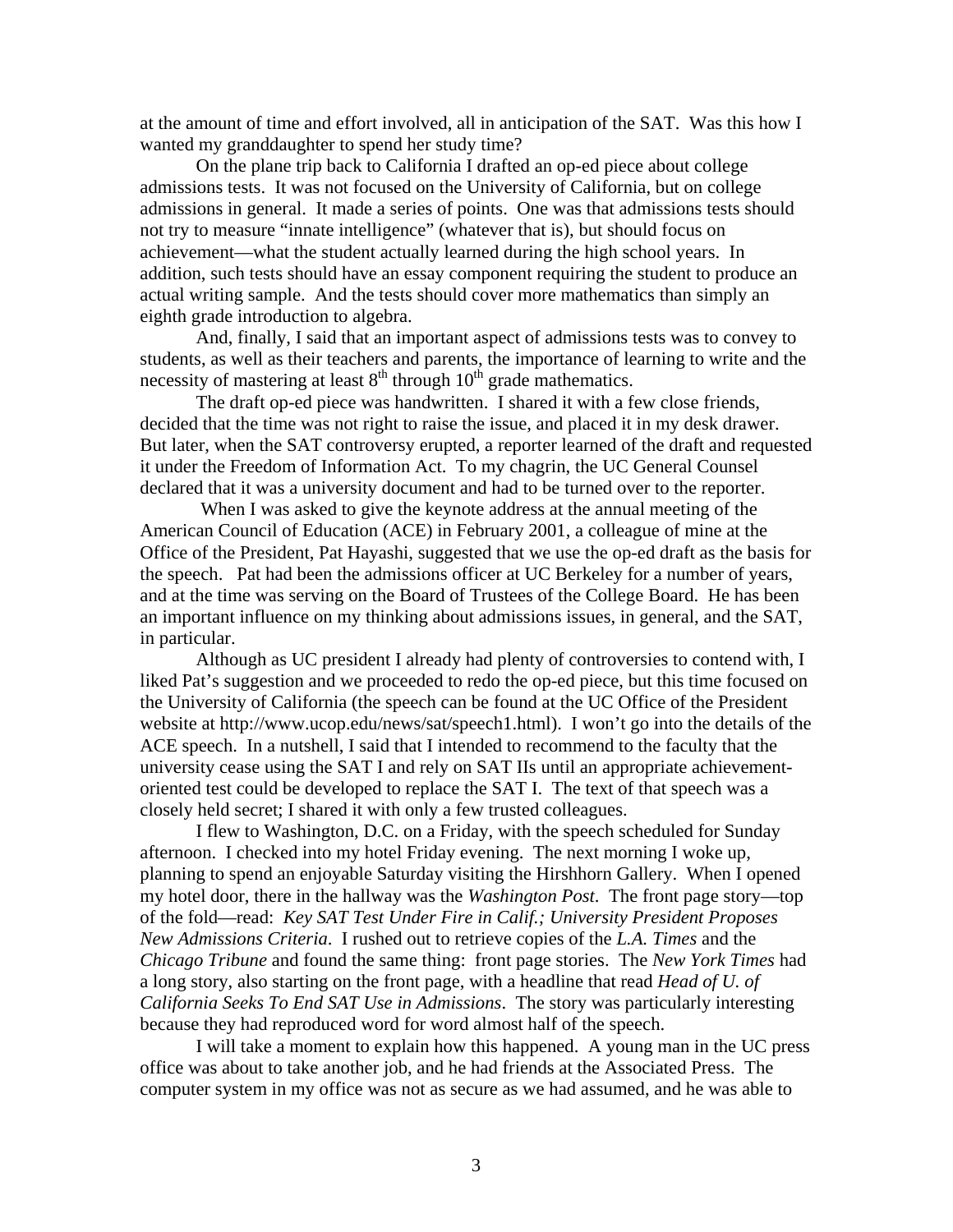obtain the next-to-last draft of the speech. I know this because at the last moment Pat Hayashi convinced me to add a paragraph on 'comprehensive review'; namely, that the University of California should stress the importance of multiple factors in the admissions process and not rely too heavily on test scores. So I said, "OK, draft a paragraph and put it in." And he did. When I saw the paragraph, I was satisfied except that he used the term 'holistic review'. I dislike the word 'holistic' with its various connotations and quickly changed it to 'comprehensive review'. But the *New York Times* carried the term 'holistic' because they had the penultimate draft of the speech. That term continues to plague me even to this day. Apparently, some people still refer to the original *New York Times* account.

I never made it to the Hirshhorn on Saturday. Most of the day was spent trying to dodge reporters and frantic calls from UC officials. When I arrived at the ACE meetings on Sunday afternoon, the auditorium was packed as were the overflow rooms. The place was alive with reporters. There were TV cameras and satellite feeds everywhere; it was truly a chaotic scene. Stan Ikenberry, the president of ACE, was absolutely delighted. This was the biggest crowd and the most media coverage ACE had ever had. No one seemed disturbed that the speech had been leaked to the press the day before.

The audience's response was wonderful! I had expected to attract some attention in the higher education community, but I was unprepared for the general public's response. Clearly the topic hit a deep chord in the American psyche.

Over the course of the next several months, I received hundreds of letters from people describing their experiences with the SAT. I was on *The NewsHour With Jim Lehrer***;** I was in a debate on *Good Morning America*. The major magazines, such as *Newsweek* and *U.S. News & World Report*, had cover stories. The one I liked best was *Time* magazine; they devoted a large part of an issue to the subject of college admissions testing. Nicholas Lemann, a reporter who authored the book *The Big Test: The Secret History of the American Meritocracy*, wrote one of the *Time* magazine articles that I particularly like. The piece includes a photograph of me on one page and facing me on the opposite page is the President of the United States, George W. Bush. The question over the photos is, "What Do These Two Men Have In Common?" Lemann's answer was that we both supported the idea of standardized testing. A few clever souls speculated that what the two of us had in common was the same SAT score. Fortunately, I was able to respond, "No, that's not the case. I was a student at the University of Chicago which, at that time, had its own entrance exam, and it certainly wasn't the SAT."

Some people assumed that I was arguing for no testing at all; they hadn't bothered to read the actual speech. For a few weeks anti-testing groups saw me as a hero, until they realized that I was not proposing a ban on standardized testing.

Unfortunately, in one discussion with reporters I described the impact of my granddaughter's experience on my thinking, and after that she was often mentioned in their stories. She was embarrassed by the attention and not too happy with her grandfather. I'll return to her views on this matter later.

The College Board's response to my speech was less than enthusiastic. There were some sharp exchanges in the press and a number of SAT supporters wrote scathing articles; a few got a little too personal. Some of the articles were written by college admissions officers who failed to disclose that they had been paid consultants to the College Board. And efforts were made to enlist key UC faculty to oppose the proposal.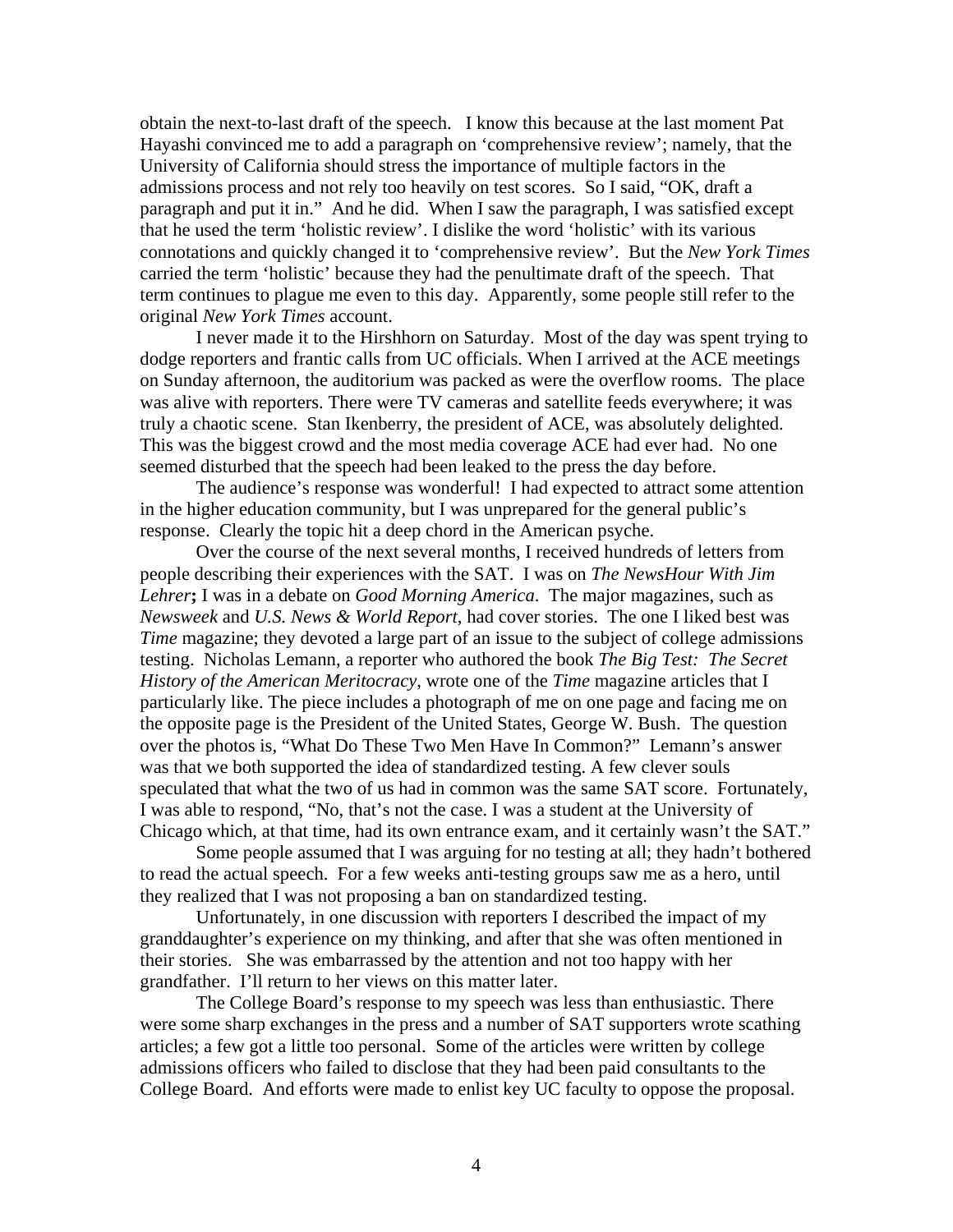But, as I will explain later, the College Board did, in the end, agree to totally overhaul the SAT. The president of the College Board, Gaston Caperton, deserves much of the credit for what took place. He had served as the governor of West Virginia and in that role had been particularly effective in improving K-12 education. As the SAT debate evolved, he showed remarkable leadership. Some of the senior people at the College Board wanted to maintain the status quo, but as Caperton immersed himself in the issue, his perspectives changed and he concluded that a major overhaul of the test was needed. I admire Caperton greatly. He showed courage and leadership, and the forthcoming changes in the SAT I would not have occurred without his involvement.

 Buried in the ACE speech was a very brief paragraph—five sentences that were overlooked by most people. It noted that the University of California had used the SAT I and three SAT IIs for a number of years, and that several small-scale UC studies indicated that the SAT II was the better predictor of college performance. Just a brief paragraph, hardly noticed, but it was a ticking time bomb.

At this point it will be useful to provide some history. The UC faculty, under the university's tradition of shared governance, have responsibility for the admissions process. That responsibility is exercised by the Board on Admissions and Relations with Schools (BOARS) of the UC Academic Senate. In 1960, when many universities had already adopted the SAT, UC still did not require the test in its admissions process. BOARS, at that time, launched a study to compare the SAT and several achievement tests as predictors of college performance. The results were mixed. The achievement tests proved a more useful predictor of success than did the SAT, but the benefit of both tests appeared marginal. BOARS decided not to introduce admissions tests and to continue to rely on high school grades.

In 1968, UC began requiring the SAT I and three SAT II achievement tests, although the applicant's SAT scores were not considered in the regular admissions process. However, in special cases high SAT scores were a way of admitting promising students whose high school grades fell below the UC standard. UC requires applicants to take a specific set of courses in high school; poor grades in these courses could be offset by high SAT scores. Lemann, in his book, *The Big Test*, asserts that UC's adoption of the SAT was a turning point for the College Board. Once UC required the test, the SAT became the gold standard for admissions tests. To this day, more students applying to UC take the SAT than at any other institution.

By 1979, UC faced increasing enrollment pressures and finally adopted the SAT as a formal part of the regular admissions process. That year BOARS established UC's Eligibility Index: a sliding scale combining the high school grade point average (GPA) with the SAT I score to determine whether a student is UC eligible. The Eligibility Index was established because several studies showed UC accepted students well below its mandated top 12.5 % of statewide high school graduates. Note that only the SAT I score was included in the Eligibility Index, even though applicants were still required to take three SAT II tests. All eligible students were guaranteed acceptance at one of the UC campuses, but not necessarily the campus of their choice. Campus admissions officers at each of the UC campuses used the full array of data, including the SAT II scores, in making individual campus decisions.

In 1995, shortly after I became president, BOARS—with my strong endorsement—redefined the Eligibility Index to include GPA plus scores on the SAT I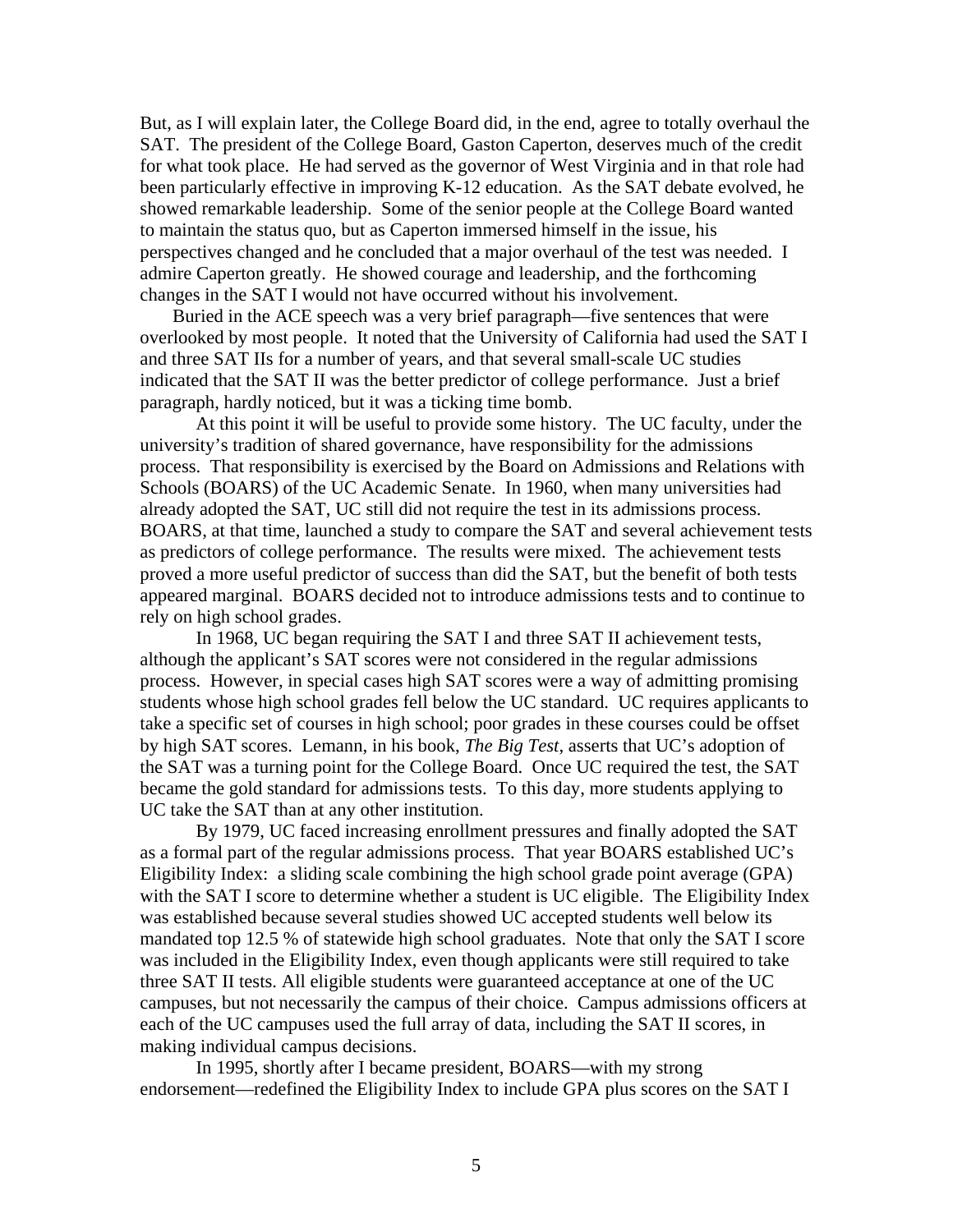and three SAT IIs (writing, mathematics, and a third test of the student's choice). This was done on the basis of several small-scale studies suggesting that the SAT IIs were good predictors of college success. BOARS established a weighting scheme that had the principal weight on the GPA, but with a relative weight of 1 on the SAT I compared with a weight of 3 on the SAT IIs. So, in 1995 the word went out to high school students and their counselors that the SAT II had taken on a new significance.

By the time I gave my ACE speech, we had four year of data under the new policy on all freshmen who were admitted and subsequently enrolled at a UC campus. We had approximately 78,000 student protocols. A protocol included the student's high school grades, SAT I scores (verbal and quantitative), three SAT II scores, family income, family educational background, the quality of the high school the student attended, race/ethnicity, and several other variables. And, of course, the protocol included the grade record of the student in her or his freshman year at a UC campus.

When I gave my ACE speech, an analysis of the UC data was not yet available. However, a few months later, two researchers at the UC Office of the President, Saul Geiser and Roger Studley, completed a seminal study on predictive validity using the data set. The study examined the effectiveness of high school grades and various combinations of SAT I and SAT II scores in predicting success in college. A full account of the study has been published in the journal *Educational Assessment* and is available on the UC website (http://www.ucop.edu/sas/research/researchandplanning/pdf/sat\_study.pdf).

 In brief, the study shows that the SAT II is a far better predictor of college grades than the SAT I. The combination of high school grades and the three SAT IIs account for 22.2% of the variance in first-year college grades. When the SAT I is added to the combination of high school grades and the SAT IIs, the explained variance increases from 22.2% to 22.3%, a trivial increment.

The data indicate that the predictive validity of the SAT II is much less affected by differences in socioeconomic background than is the SAT I. After controlling for family income and parents' education, the predictive power of the SAT II is undiminished, whereas the relationship between SAT I scores and UC grades virtually disappears. The SAT II is not only a better predictor, but also a fairer test insofar as it is demonstrably less sensitive than the SAT I to differences in family income and parents' education.

These findings for the full UC data set hold equally well for three major disciplinary subsets of the data, namely for (1) Physical Sciences/Mathematics/Engineering, (2) Biological Sciences, and (3) Social Sciences/Humanities. Across these disciplinary areas, SAT II is consistently a better predictor of student performance than SAT I.

Analyses with respect to the racial-ethnic impact of SAT I versus SAT II indicate that, in general, there are only minor differences between the tests. The SAT II is a better predictor of UC grades for most racial-ethnic groups than the SAT I, but both tests tend to "over-predict" freshman grades for underrepresented minorities to a small but measurable extent. Eliminating SAT I in favor of SAT II would have little effect on rates of UC eligibility and admissions for students from different racial-ethnic groups.

 The UC data yield another interesting result. Of the various tests that make up the SAT I (verbal and quantitative) and the three SAT IIs, the best single predictor of student performance was the SAT II writing test. Given the importance of writing ability at the